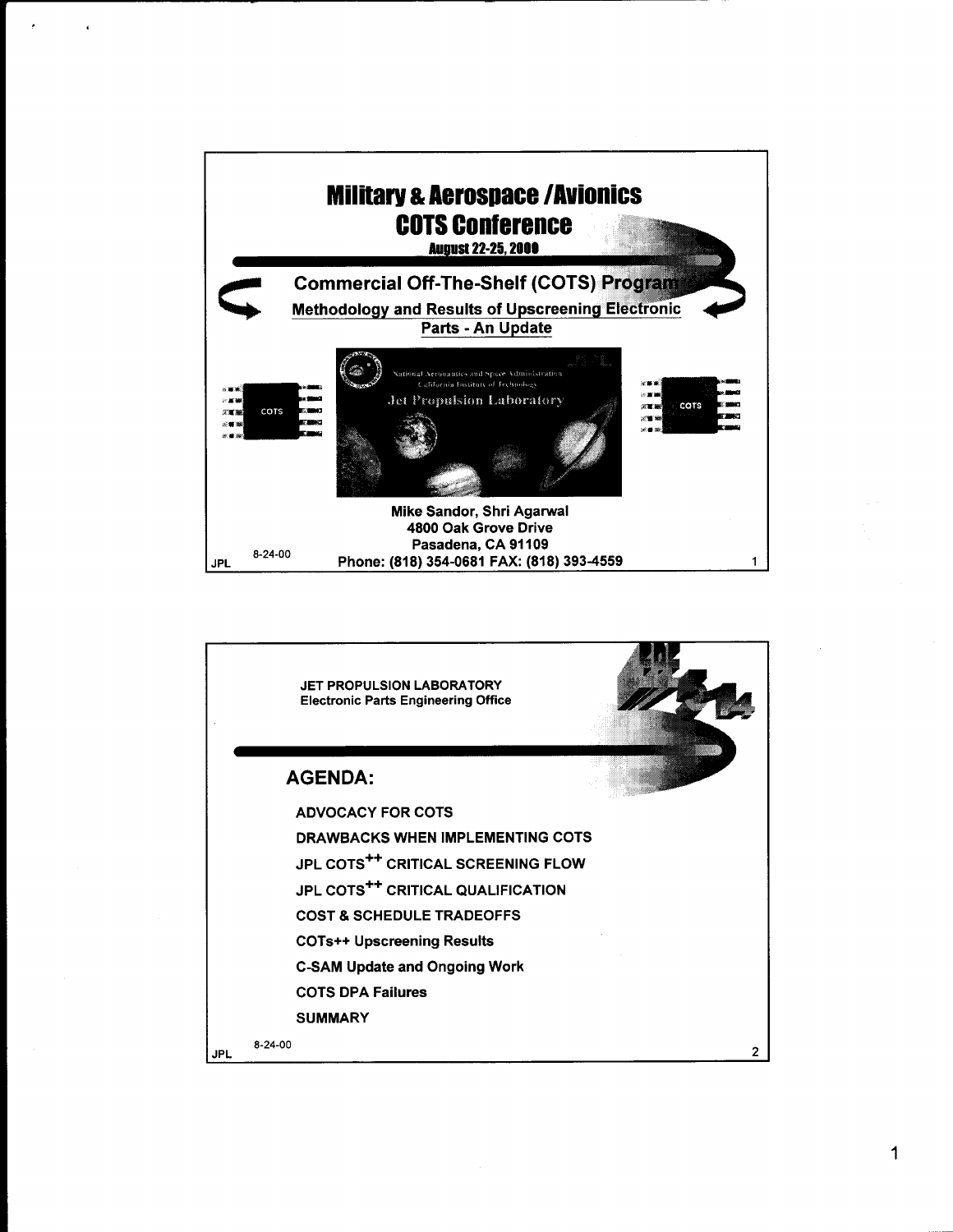

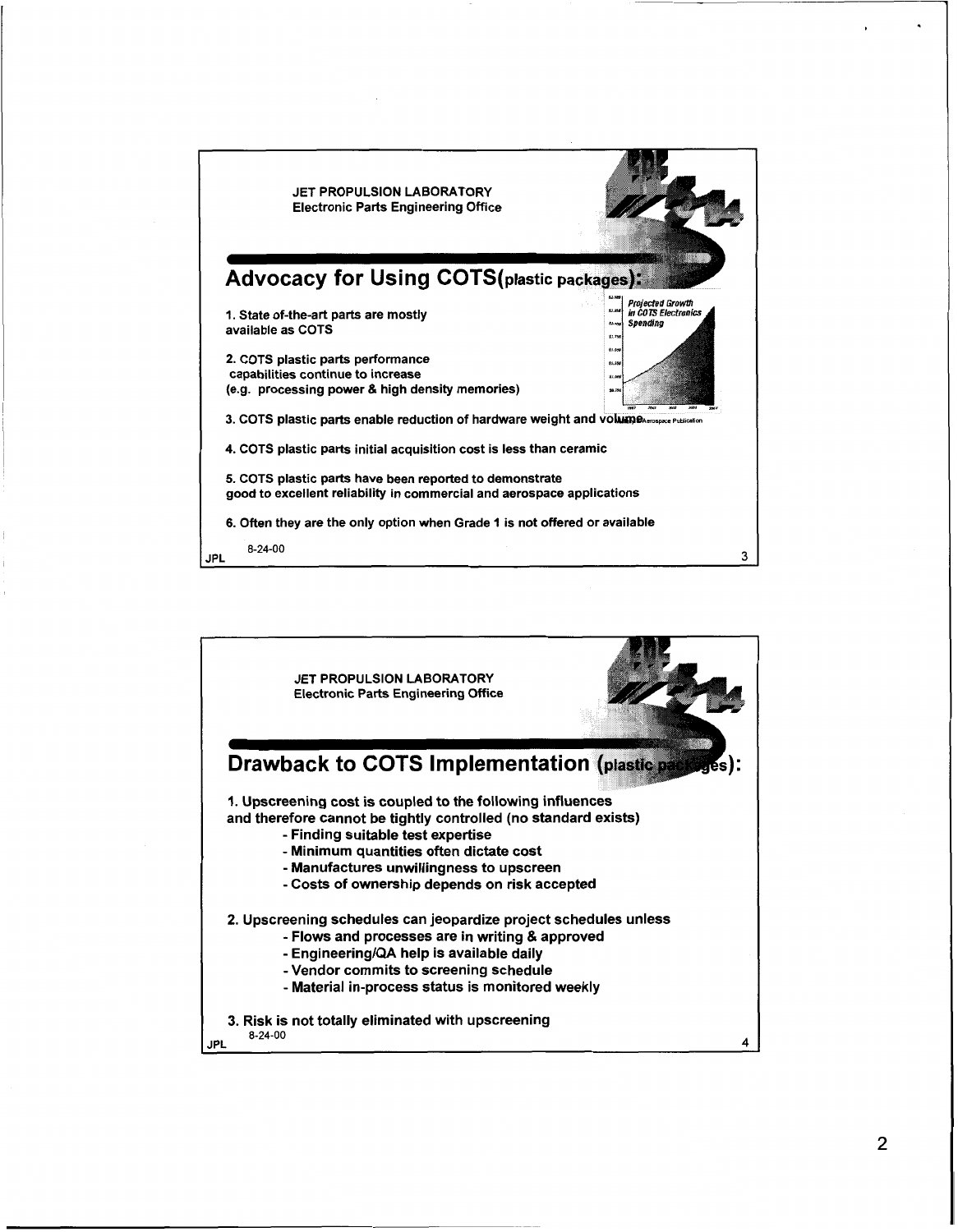

 $\hat{\phantom{a}}$ 

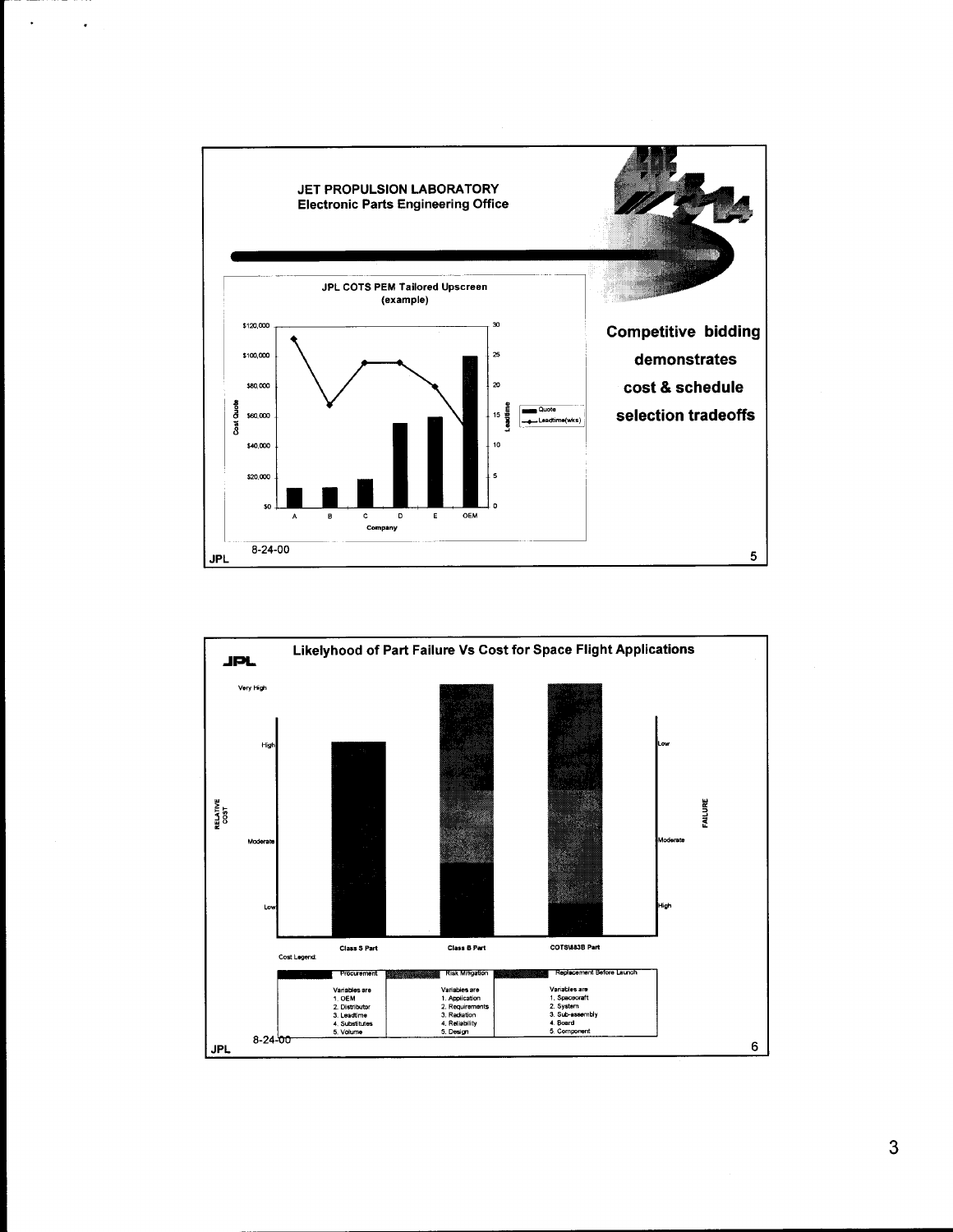

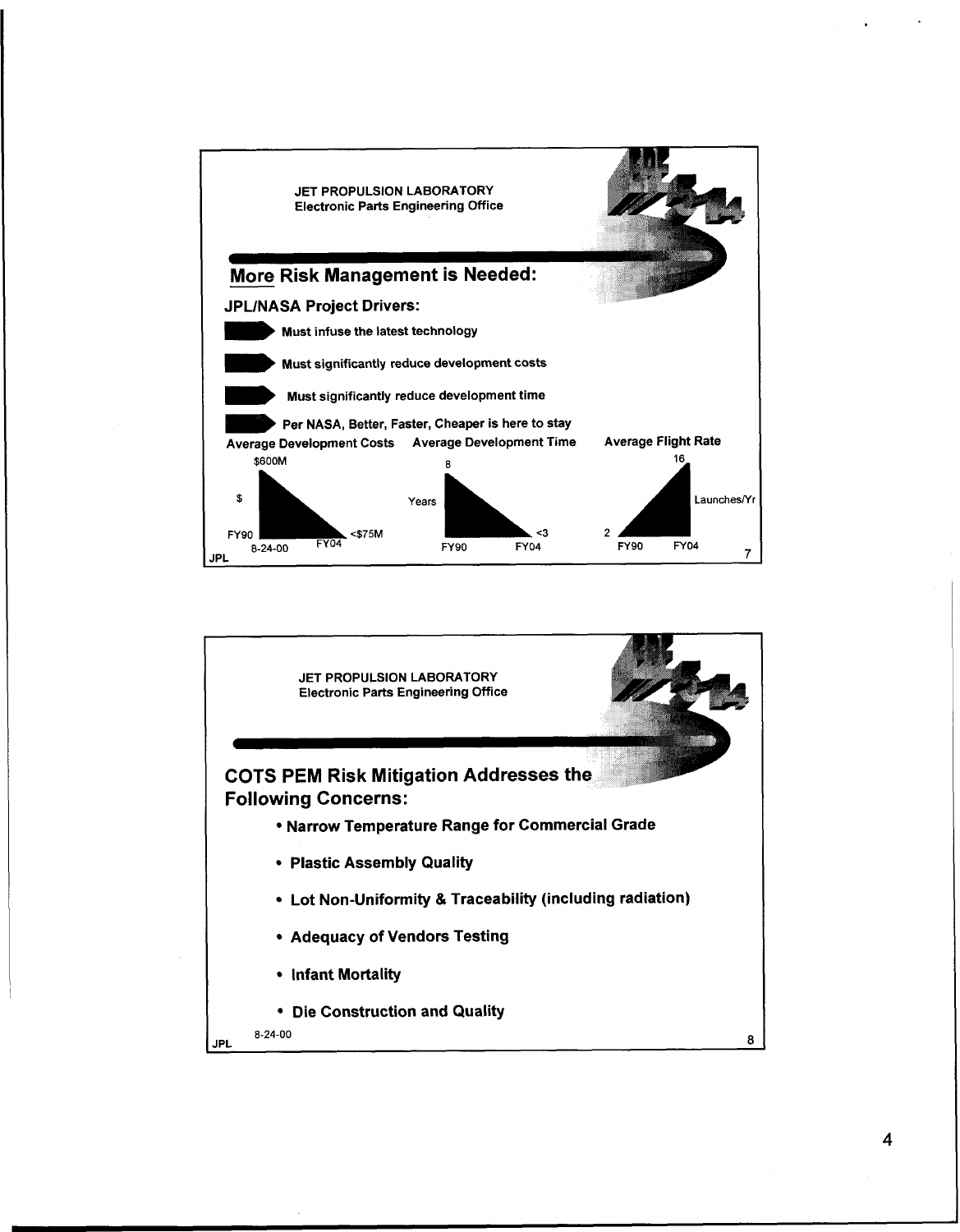

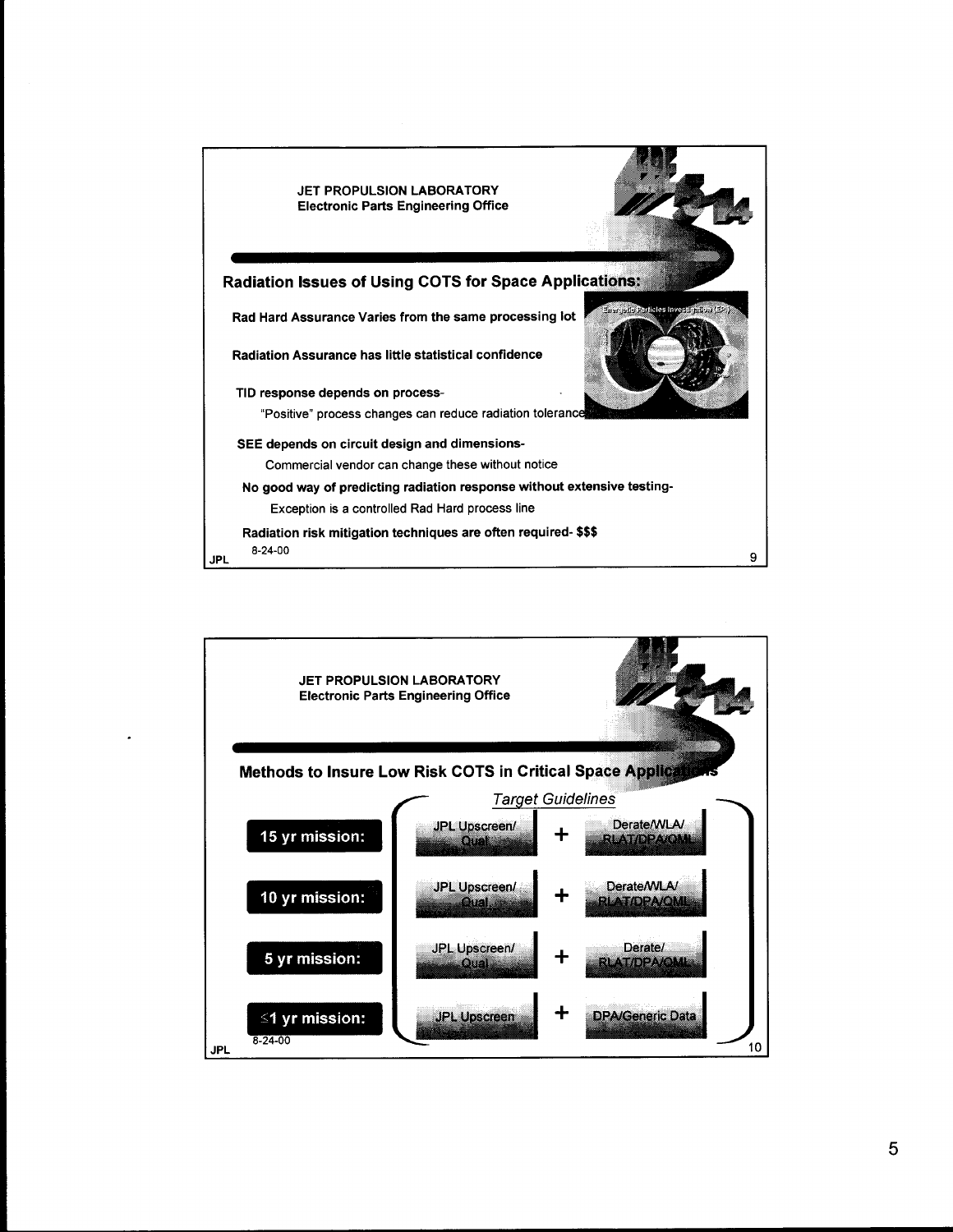

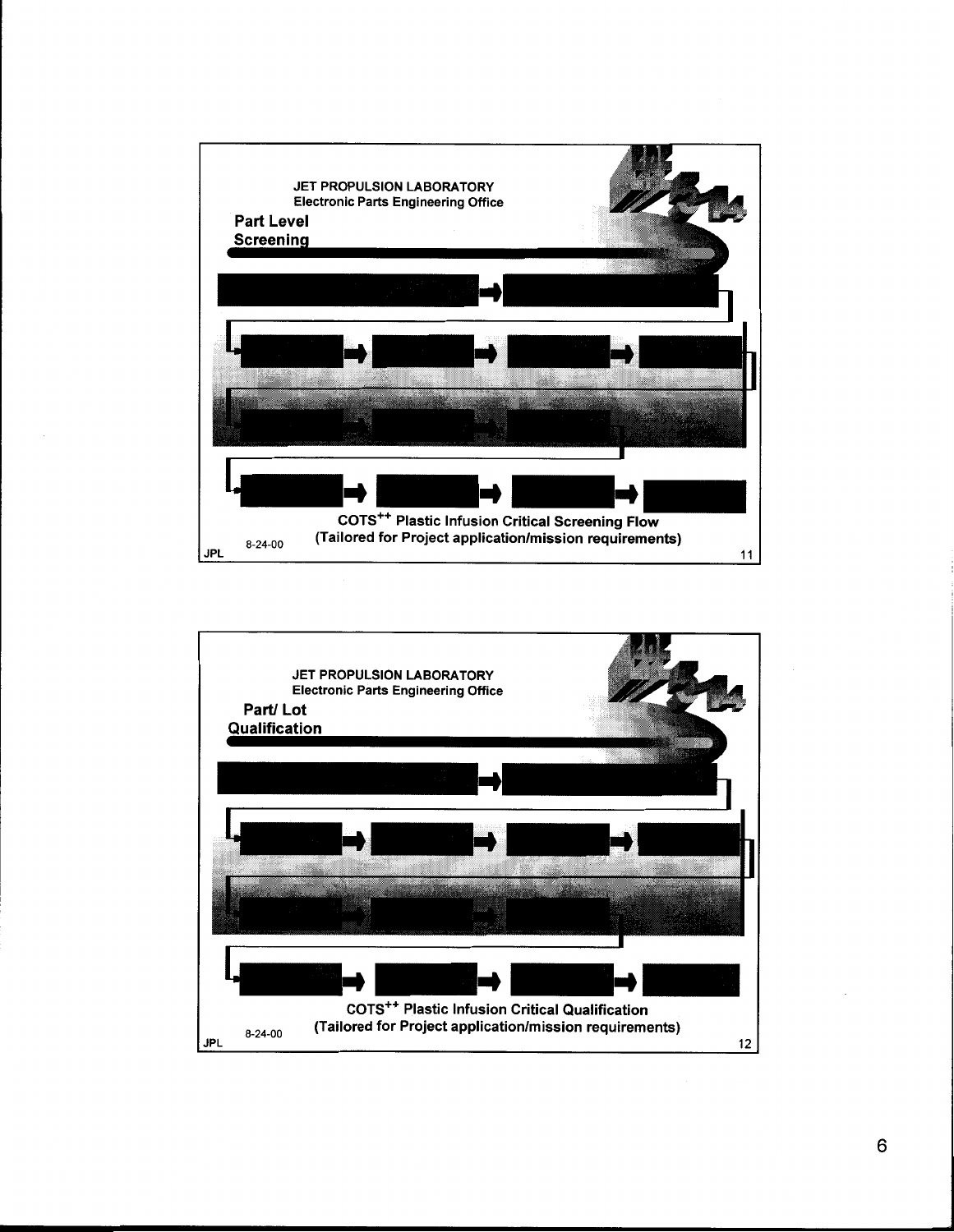|                                                                                                               | <b>JET PROPULSION LABORATORY</b><br><b>Electronic Parts Engineering Office</b> |                   |                          |                   |  |  |  |
|---------------------------------------------------------------------------------------------------------------|--------------------------------------------------------------------------------|-------------------|--------------------------|-------------------|--|--|--|
| <b>COTS** PEM Upscreen Impact on Risk Mitigation</b>                                                          |                                                                                |                   |                          |                   |  |  |  |
|                                                                                                               | <b>Amplifier</b>                                                               |                   | ADC DC-DC Conv. Reg.     |                   |  |  |  |
| • Narrow Temp.Range for Commercial Grade                                                                      | 1                                                                              |                   | 3                        | 9                 |  |  |  |
| • Plastic Assembly Quality                                                                                    | 3                                                                              | 9                 | 9                        |                   |  |  |  |
| • Lot Non- Uniformity & Traceability                                                                          | 1                                                                              | 9                 | 3                        | 3                 |  |  |  |
| • Adequacy of Vendors Testing                                                                                 |                                                                                | 9                 | 3                        | 9                 |  |  |  |
| • Infant Mortality                                                                                            |                                                                                | 9                 | 1                        | 9                 |  |  |  |
| • Die Construction and Quality                                                                                |                                                                                | 1                 | 1                        |                   |  |  |  |
| <b>Total Score</b><br>COTS** Impact on Lowering Risk<br>Fallout                                               | 8<br>Low<br>4%                                                                 | 38<br>High<br>65% | 20<br><b>High</b><br>26% | 31<br>High<br>25% |  |  |  |
| Risk mitigation weighting factors used: Minimum = 1, Moderate = 3, Significant = 9<br>$8-24-00$<br><b>JPL</b> |                                                                                |                   |                          | 13                |  |  |  |

| <b>JET PROPULSION LABORATORY</b><br><b>Electronic Parts Engineering Office</b>                     |         |       |                      |                     |                    |       |    |
|----------------------------------------------------------------------------------------------------|---------|-------|----------------------|---------------------|--------------------|-------|----|
| COTS <sup>++</sup> Upscreening Rejects by Part Type & Vendor<br>S.Regulator-B<br>Amplifier-A ADC-B |         |       |                      |                     |                    |       |    |
| DPA:                                                                                               | O/4     | 1/8   | ADC2-B<br><b>TBD</b> | DC-DC Con.-C<br>0/4 | Voltage C-A<br>O/4 | O/4   |    |
| Incoming:                                                                                          | 0/78    | n/a   | 4/79                 | 1/78                | 0/80               | 8/80  |    |
| C-SAM:                                                                                             | 3/78    | 38/78 | 9/75                 | 16/77               | 5/80               | 0/80  |    |
| Temp Cycle:                                                                                        | 0/78    | 10/78 | 0/75                 | 3/77                | 0/80               | 3/72  |    |
| Burn-In:                                                                                           | 0/78    | 3/68  | 0/75                 | 0/74                | 0/80               | 9/69  |    |
| QCI:                                                                                               | 0/10    | 0/10  | <b>TBD</b>           | 0/10                | 0/10               | 0/10  |    |
| Total:                                                                                             | 3/78    | 51/78 | <b>TBD</b>           | 20/78               | 5/80               | 20/80 |    |
| <b>JPL</b>                                                                                         | 8-24-00 |       |                      |                     |                    |       | 14 |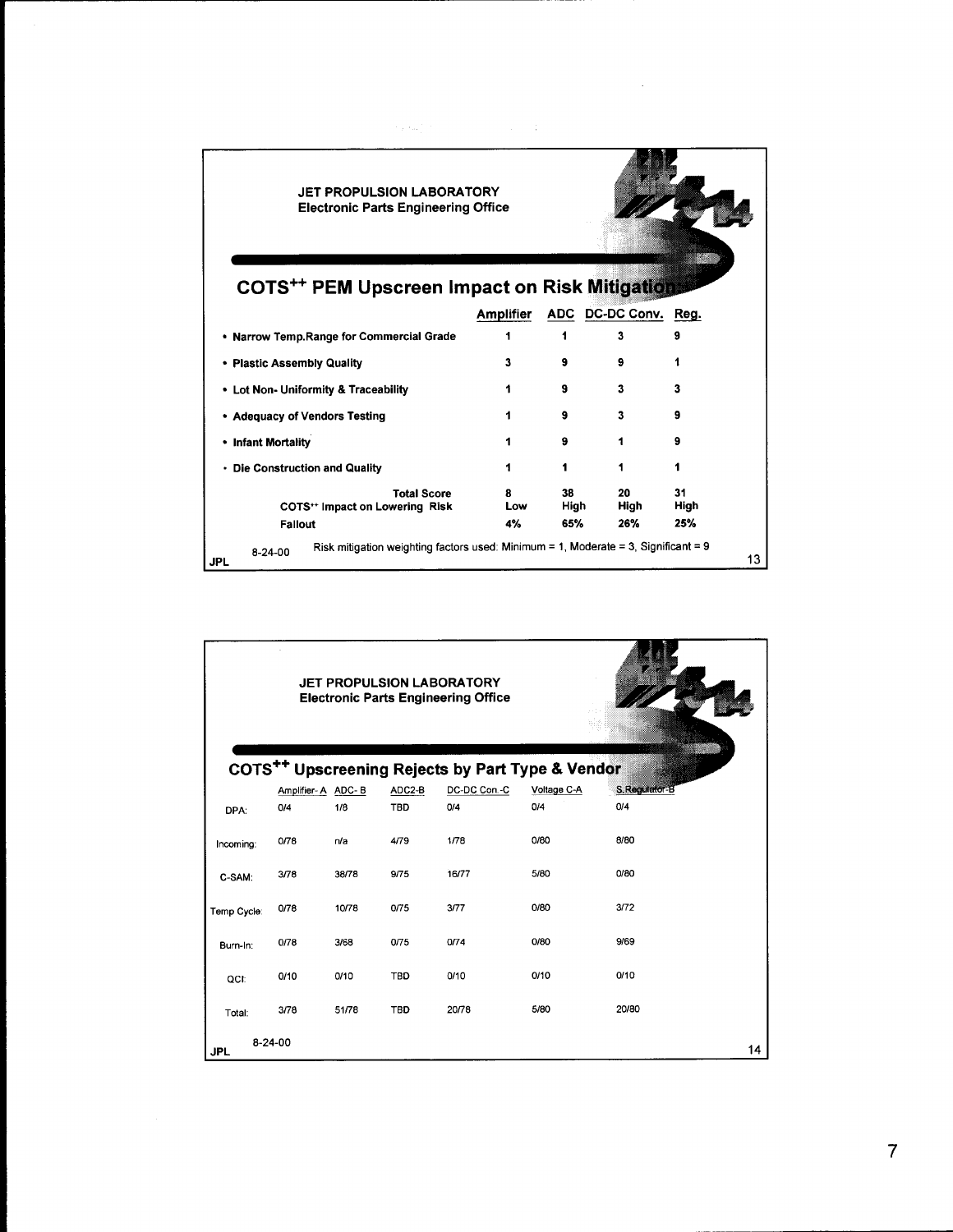

|     | JET PROPULSION LABORATORY<br><b>Electronic Parts Engineering Office</b> |                     |       |                        |
|-----|-------------------------------------------------------------------------|---------------------|-------|------------------------|
|     | <b>CSAM Yields</b><br>06/12/2000                                        |                     |       |                        |
|     | <b>Part Type</b>                                                        | <b>Manufacturer</b> | Yield | <b>Results are</b>     |
|     |                                                                         |                     |       | package/vendor         |
|     | NPN Transistor 1                                                        | A                   | 83%   |                        |
|     | <b>Switching Diode</b>                                                  | A                   | 0%    | assembly dependent     |
|     | NPN Transistor 2                                                        | A                   | 100%  |                        |
|     | Zener Diode                                                             | A                   | 50%   |                        |
|     | NPN Transistor 3                                                        | A                   | 100%  |                        |
|     | Op-Amp 1                                                                | В                   | 87%   |                        |
|     | Op-Amp 2                                                                | C                   | 0%    | Lot sizes range        |
|     | Op-Amp 3                                                                | С                   | 7%    |                        |
|     | <b>Phase Detector</b>                                                   | D                   | 100%  | from 15-30 parts each. |
|     | Mini Circuit                                                            | Е                   | 40%   |                        |
| JPL | $8-24-00$                                                               |                     |       | 16                     |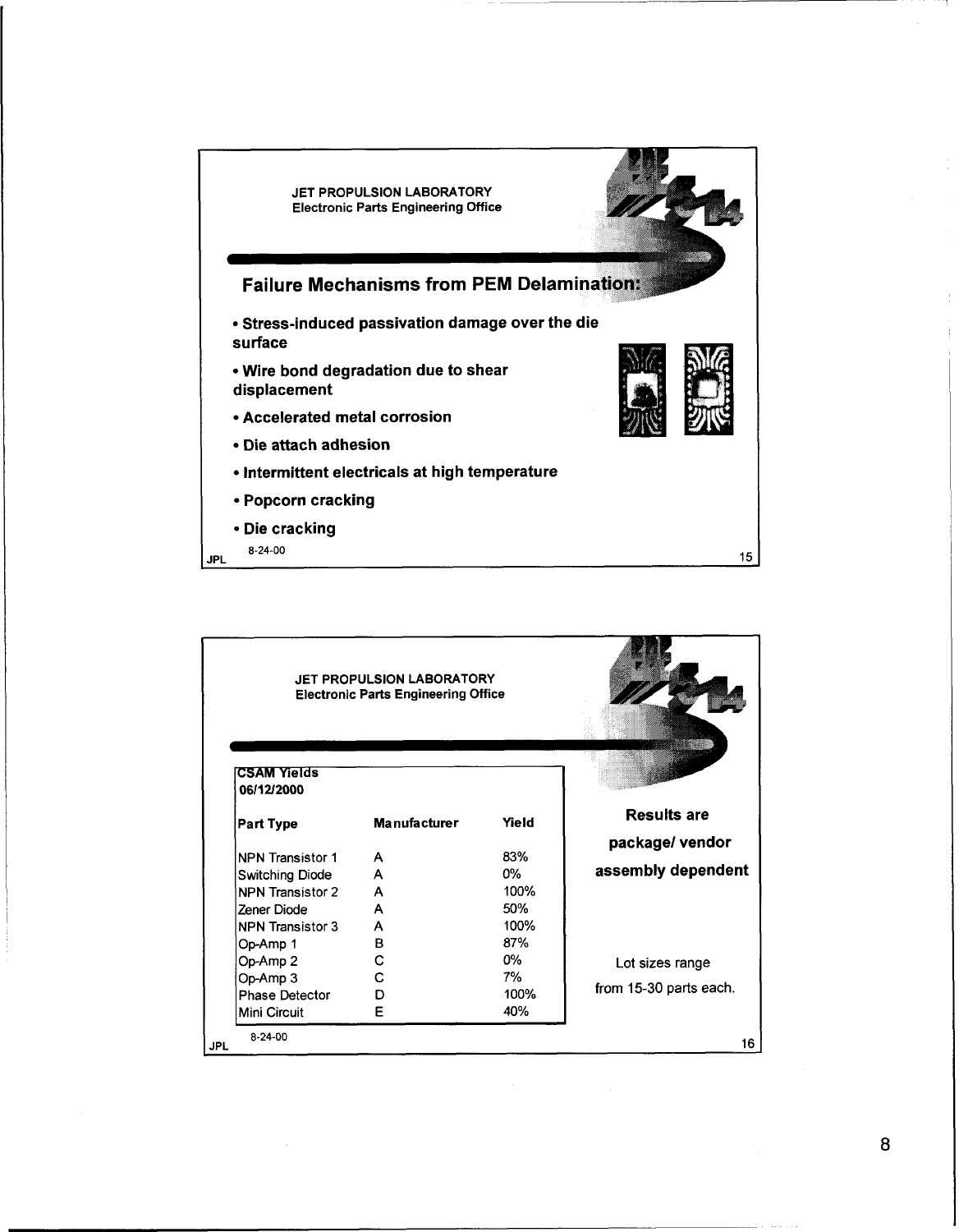

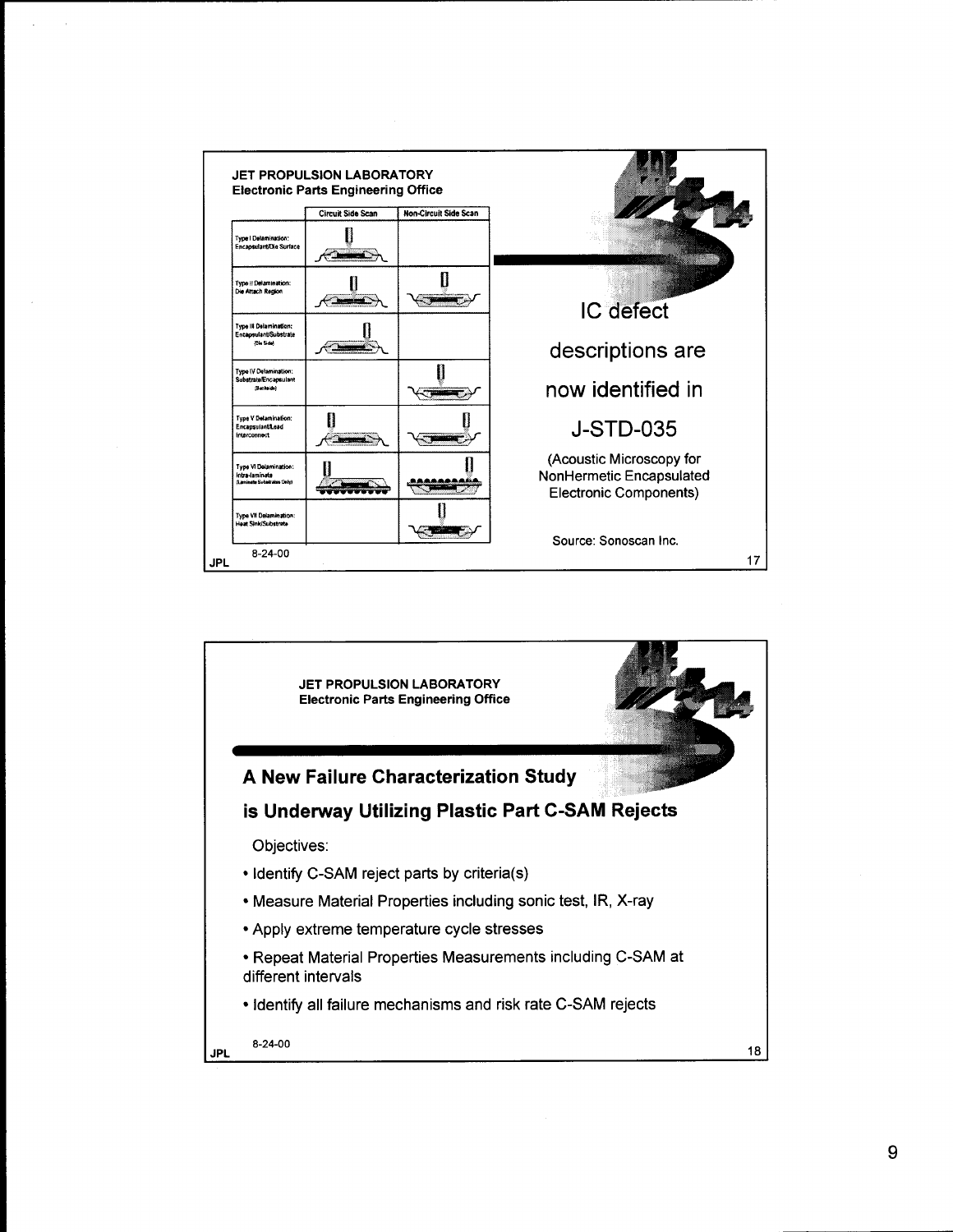